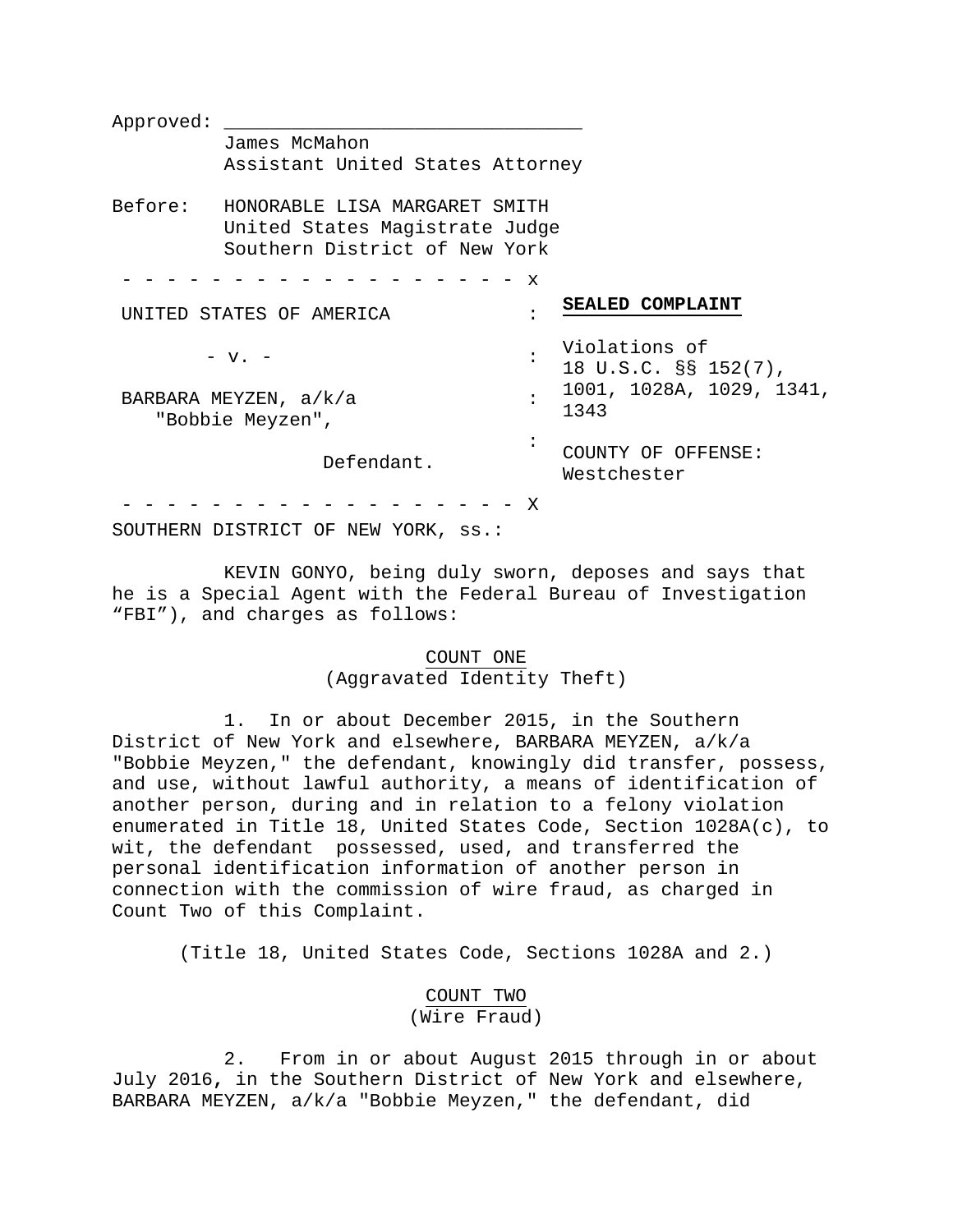willfully and knowingly, having devised and intending to devise a scheme and artifice to defraud, and for obtaining money and property by means of materially false and fraudulent pretenses, representations, and promises, would and did transmit and cause to be transmitted by means of wire and radio communication in interstate and foreign commerce, writings, signs, signals, pictures, and sounds for the purpose of executing such scheme and artifice, in violation of Title 18, United States Code, Section 1343, to wit, the defendant submitted materially false financial information to lenders, factors and financiers in support of applications for extensions of credit.

(Title 18, United States Code, Sections 1343 and 2.)

# COUNT THREE (Mail Fraud)

3. From in or about November 2015 to the present**,** in the Southern District of New York and elsewhere, BARBARA MEYZEN, a/k/a "Bobbie Meyzen," the defendant, having devised and intending to devise a scheme and artifice to defraud, and for obtaining money and property by means of false and fraudulent pretenses, representations and promises, for the purpose of executing such scheme and artifice and attempting to do so, knowingly placed in a post office and authorized depository for mail matter, and took and received therefrom, a matter and thing to be sent and delivered by the Postal Service, and knowingly caused to be delivered by mail according to the direction thereon, such matter and thing, in violation of Title 18, United States Code, Sections 1341 and 2, to wit, the defendant used the mail to further a scheme to defraud a mortgagee on property owned by a limited liability company of which she was a member by filing a false satisfaction of mortgage.

(Title 18, United States Code, Sections 1341 and 2.)

## COUNT FOUR (Access Device Fraud)

4. From in or about June 2017 through in or about October 2017, in the Southern District of New York and elsewhere, BARBARA MEYZEN, a/k/a "Bobbie Meyzen," the defendant, did knowingly, willfully and with intent to defraud, effect transactions with an access device issued to another person to receive things of value with an aggregate value greater than \$1,000 during a one year period, in violation of Title 18, United States Code, Section 1029(a)(5), to wit, the defendant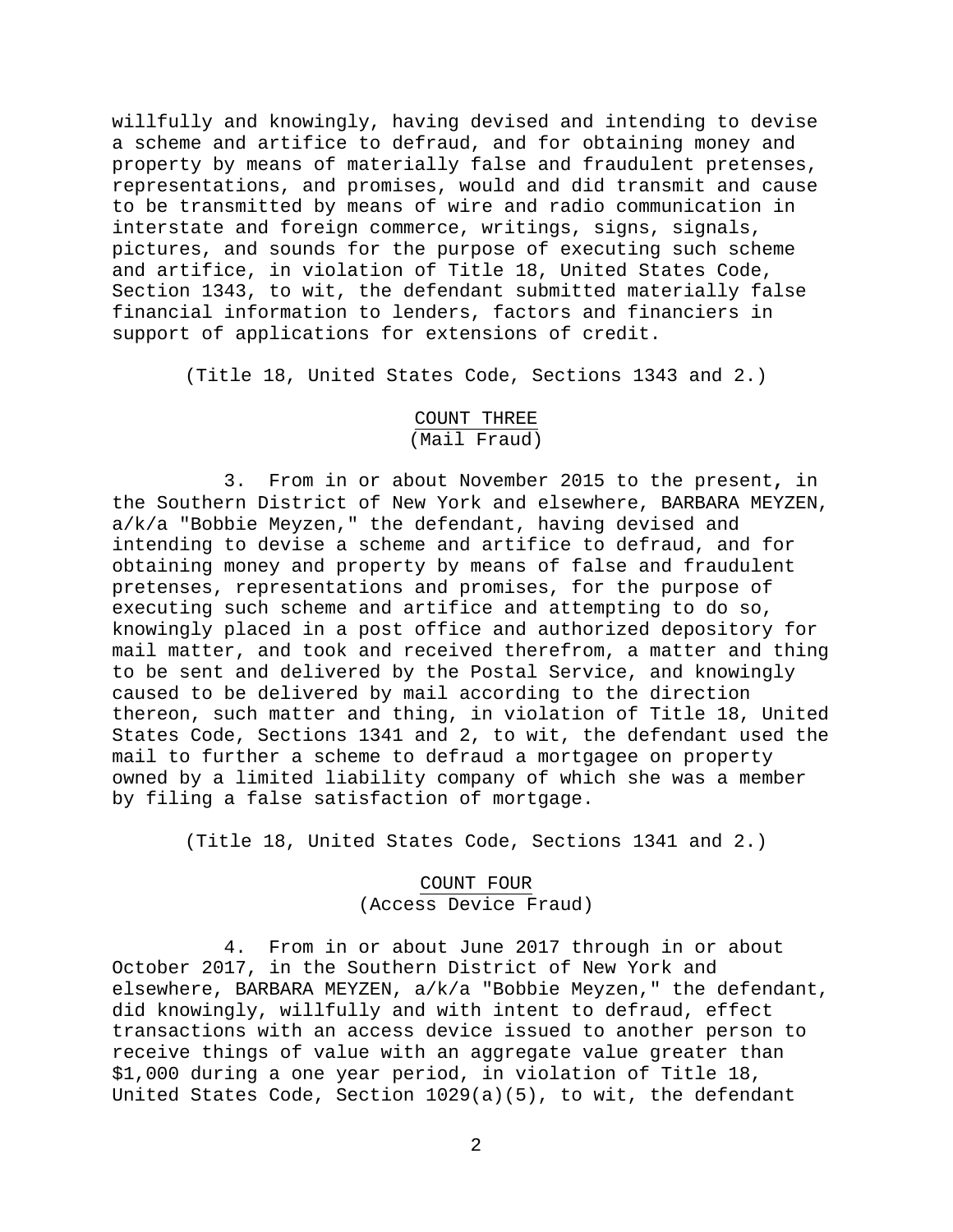used a charge card issued to another person to purchase goods and services for the benefit of a corporation of which she was a shareholder and officer.

(Title 18, United States Code, Sections 1029(a)(5) and 2.)

# COUNT FIVE (False Statements to FBI)

5. On or about May 1, 2019, in the Southern District of New York and elsewhere, BARBARA MEYZEN, a/k/a "Bobbie Meyzen," the defendant, knowingly and willfully made materially false, fictitious and fraudulent statements and representations in a matter within the jurisdiction of the executive branch of the Government of the United States, in violation of Title 18, United States Code, Section 1001(a)(2), to wit MEYZEN made the following false statements in substance to Special Agents of the FBI:

a. she believed another individual, whom she identified by name ("John Doe"), filed a forged satisfaction of mortgage relating to a second mortgage on the Meyzen Family Realty property with the Clerk;

b. she did not pay the fee for filing the forged satisfaction of mortgage relating to that second mortgage;

c. she did not know anything about charges made to the American Express account of her friend ("Jane Doe") for restaurant supplies for La Cremaillere;

d. she did not have conversations with Jane Doe about charges to Jane Doe's American Express account;

e. she did not give Jane Doe checks, which bounced, to cover the charges;

f. she did not know anything about submitting altered bank statements to lenders; and

g. she did not send a fake email to a lender.

(Title 18, United States Code, Sections 1001(a)(2) and 2.)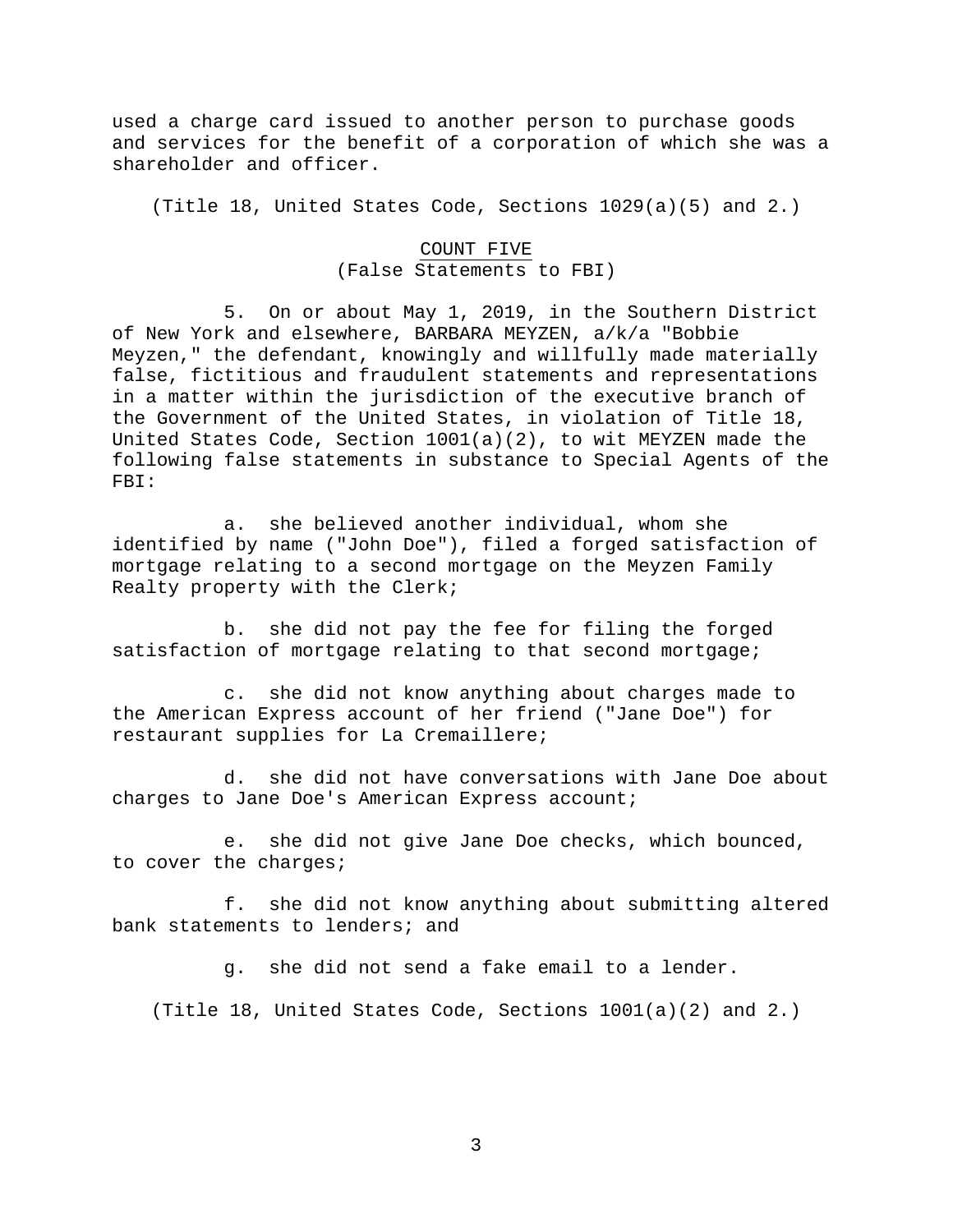## COUNT SIX (False Statement to United States Trustee)

6. On or about June 11, 2019, in the Southern District of New York and elsewhere, BARBARA MEYZEN, a/k/a "Bobbie Meyzen," the defendant, knowingly and willfully made materially false, fictitious and fraudulent statements and representations to the United States Trustee in a matter within the jurisdiction of the executive branch of the Government of the United States, in violation of Title 18, United States Code, Sections 1001(a)(2) and 2, to wit, the defendant falsely told an Assistant United States Trustee under oath that she was unaware that property and liability insurance for Meyzen Family Realty and La Cremaillere had been canceled when she provided documents suggesting the policies were in effect to the United States Trustee on or about May 14, 2019.

(Title 18, United States Code, Sections 1001(a)(2) and 2.)

# COUNT SEVEN (Concealment of Debtor's Property)

7. From in or about April 2019 to in or about June 2019, BARBARA MEYZEN, a/k/a "Bobbie Meyzen," the defendant, in her capacity as an agent and officer of La Cremaillere Restaurant Corp., did knowingly, willfully and with the intent to defeat the provisions of Title 11 of the United States Code, transfer and conceal property of La Cremaillere Restaurant Corp., a debtor in possession, in violation of Title 18, United States Code, Sections 152(7) and 2, to wit, the defendant caused transfers of funds belonging to La Cremaillere Restaurant Corp. as debtor in possession to be diverted to bank accounts held by her and by an entity under her control and used a portion of those funds to pay La Cremaillere's expenses.

(Title 18, United States Code, Sections 157(7) and 2.)

The bases for my knowledge and for the foregoing charge are, in part, as follows:

## Background

8. I am a Special Agent with the FBI and have been so employed for approximately three years. I am currently assigned to the FBI's Westchester Resident Agency, where I investigate violations of federal criminal law relating to a wide variety of crimes, including fraud. Before I became a Special Agent with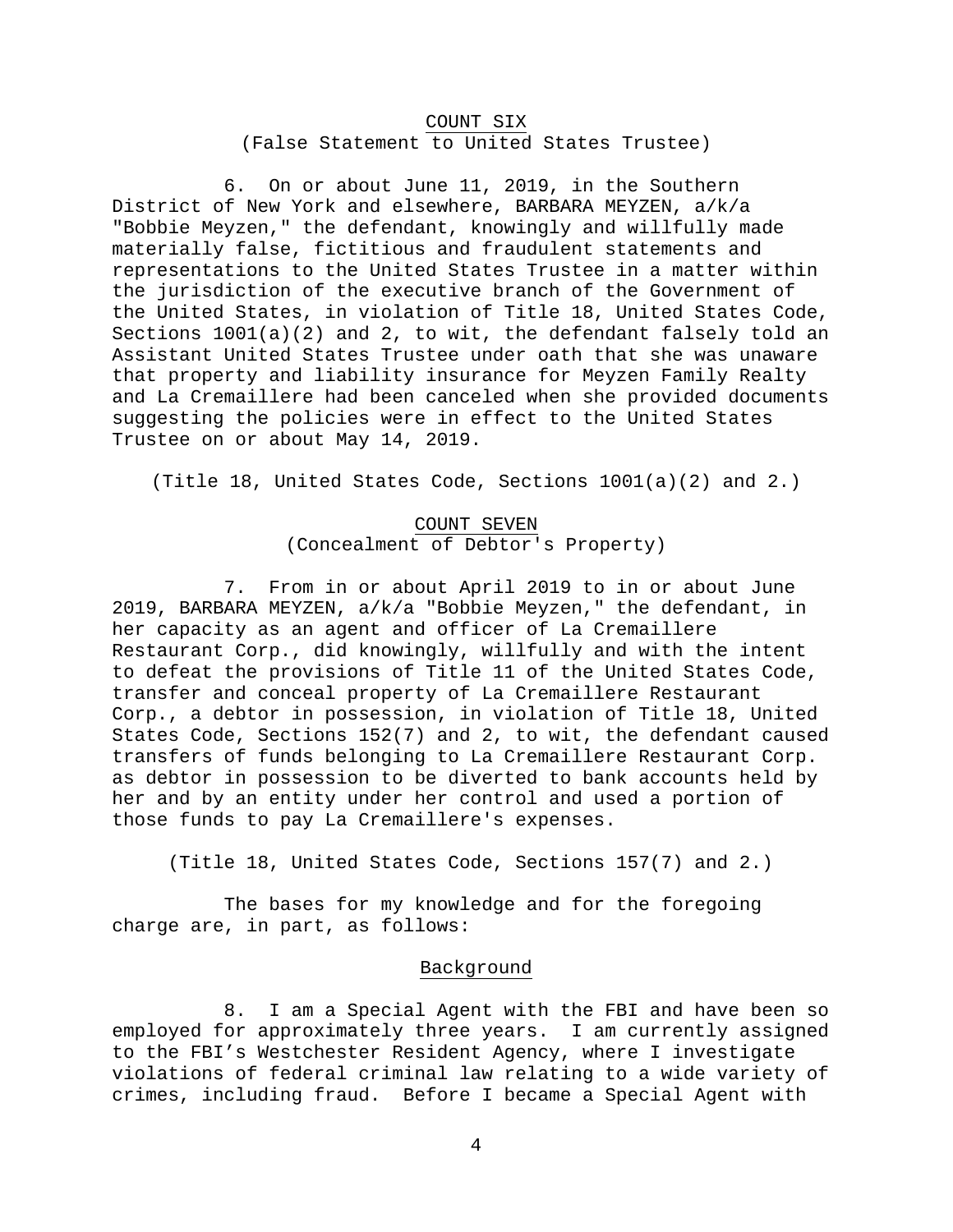the FBI, I was an accounting and finance professional for about seven years.

9. I have been personally involved in the investigation of this matter. I base this affidavit on my training and experience, my personal knowledge, my conversations with others, and my examination of various reports and records.

10. Because this affidavit is being submitted for the limited purpose of demonstrating probable cause, it does not include all the facts that I have learned during the course of this investigation. Where the contents of documents and the actions, statements, and conversations of others are reported herein, they are reported in substance and in part, except where otherwise indicated.

11. I have learned the following from my interviews of witnesses and of the defendant, my review of records and my conversations with other investigators:

a. La Cremaillere Restaurant Corp. ("La Cremaillere") owns and operates a restaurant in Banksville, New York. On or about April 17, 2019, La Cremaillere filed a bankruptcy petition under Chapter 11 of the U.S. Bankruptcy Code in the U.S. Bankruptcy Court for the Southern District of New York in White Plains. Since that time, La Cremaillere has operated the restaurant as a debtor in possession.

b. Since 1993, BARBARA MEYZEN, a/k/a "Bobbie Meyzen," the defendant, has been a Vice President of La Cremaillere and has owned fifty percent of its shares. On or about June 10, 2019, MEYZEN testified under oath in a proceeding in La Cremaillere's bankruptcy case that she handled La Cremaillere's bookkeeping and paid La Cremaillere's bills and payroll.

c. The real property on which La Cremaillere operates its restaurant has been owned by Meyzen Family Realty Associates, LLC ("Meyzen Family Realty") at all times relevant to this Complaint. On or about September 13, 2018, Meyzen Family Realty filed a petition in bankruptcy under Chapter 11 of the U.S. Bankruptcy Code in the U.S. Bankruptcy Court for the Southern District of New York in White Plains. Since that time, Meyzen Family Realty has operated as a debtor in possession. MEYZEN is a Managing Member of Meyzen Family Realty. On or about November 7, 2018, MEYZEN testified under oath in a proceeding in Meyzen Family Realty's bankruptcy case that she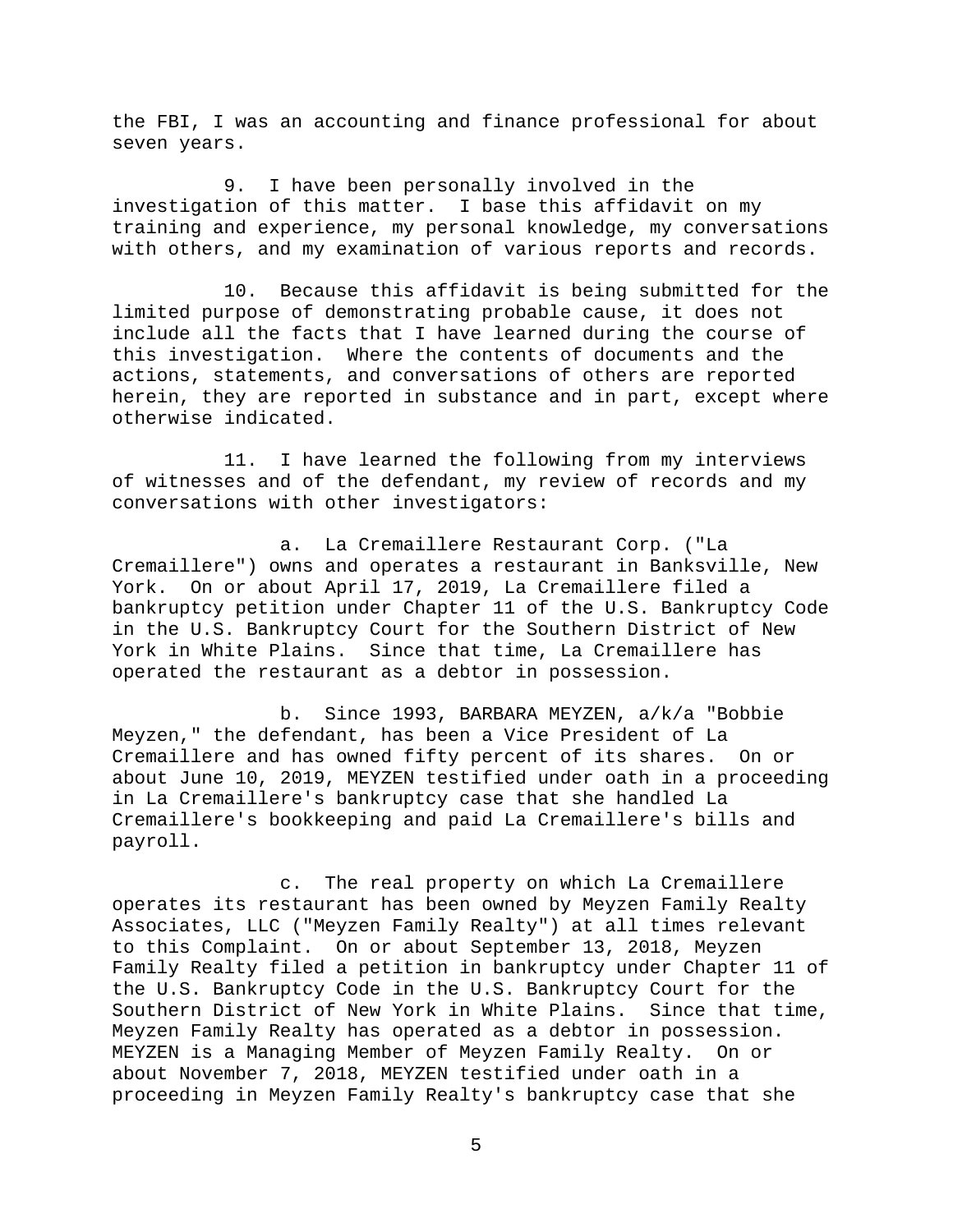was familiar with the finances of Meyzen Family Realty.

#### Aggravated Identity Theft/Defrauding Lenders

12. On or about October 20, 2015, BARBARA MEYZEN, a/k/a "Bobbie Meyzen," the defendant, and her partner in La Cremaillere applied for a business loan of at least \$350,000 on behalf of La Cremaillere from a lender in Manhattan (the "Lender"). I have reviewed the Lender's file relating to this application.

13. The Lender's file shows that on or about December 1 and December 2, 2015, BARBARA MEYZEN, a/k/a "Bobbie Meyzen," the defendant, sent to the Lender by fax copies of bank statements for La Cremaillere's checking account for May 2015 through August 2015 in support of La Cremaillere's loan application. My comparison of these account statements with the corresponding account statements I received directly from La Cremaillere's bank in Connecticut (the "Bank") shows that there are significant differences between the two sets of statements. On the statements provided by MEYZEN to the Lender, negative balances for the beginning and end of months, as well as negative daily balances, were converted to positive balances; indications of checks drawn by MEYZEN but rejected due to insufficient funds were removed; and service charges were lowered or eliminated. For example, the statement for August 2015 provided by the Bank showed a beginning balance of negative \$32,865.57, while the corresponding statement provided by MEYZEN showed a positive beginning balance of \$27,766.29. The ending balance for that month on the statements provided by the Bank was negative \$5,268.13, while that number was positive on the statements provided by MEYZEN. The August statement provided by the Bank showed service charges totaling \$2,385.60 resulting in part from approximately 60 checks and payments returned for insufficient funds, while the corresponding statement provided by MEYZEN showed a total of \$8.00 in service charges resulting in part from approximately 6 checks returned for insufficient funds.

14. On or about December 7, 2015, La Cremaillere's loan broker sent BARBARA MEYZEN, a/k/a "Bobbie Meyzen," the defendant, an email in which he said in part:

I spoke with [the Lender] and they are trying to get the same answers about the bank statements that we discussed a few weeks ago, hopefully you recall I mentioned that ultimately you may need to give access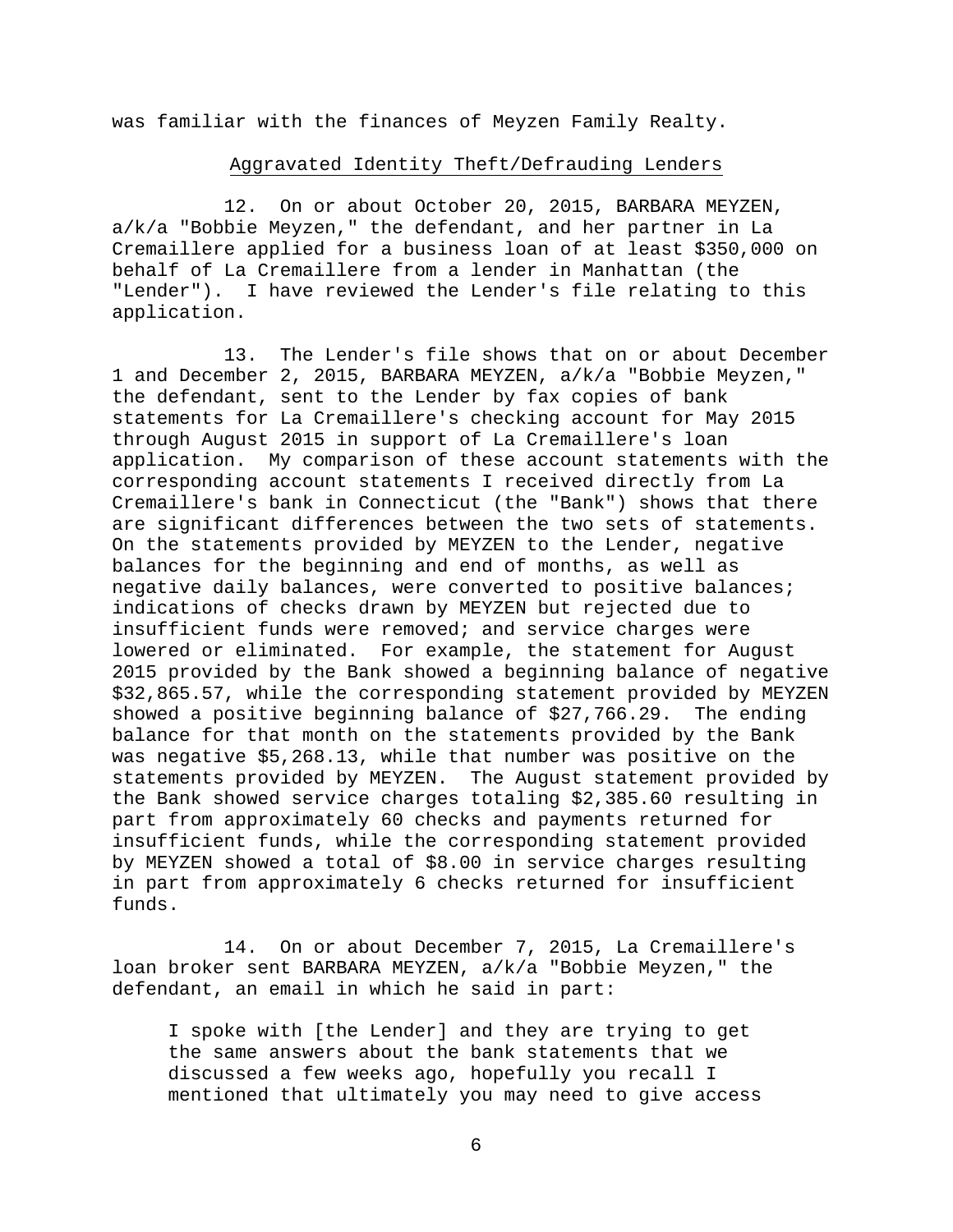to the accounts. In this case [the Lender] just needs your bank to explain and help cover the bases. You also may recall two of my lenders had reviewed your file for 150k-300k loan and each expressed confusion over how the bank statements are presented and how the balances are calculated. Please let me know what I can do to have you get with [the "Lender Representative"] at [telephone number] to get this completed. It's important for you to know that we are a day away from docs and funding once this is resolved . . ..

15. On or about December 10, 2015, the Lender Representative sent an Assistant Vice President (the "Banker") of the Bank an email in which she requested La Cremaillere's bank statements for the months of June through November 2015. The Banker responded that she had received permission to give [the Lender] the statements from "Bobbie" and sent the Lender Representative the requested statements in a series of emails.

16. On or about December 17, 2015, the Banker sent an email to the Lender Representative, with a copy to BARBARA MEYZEN, a/k/a "Bobbie Meyzen," the defendant, in which she stated in part:

Bobbie has given me permission to explain why a balance does not agree with the availability balance.

The system at the Bank is "live" meaning when a deposit is made the balance will change and also the available balance. The available balance could be lower due to the checks that were deposited have to clear [sic]. . . .

When a check is cashed that is on this Bank, this will also change the balance. Cashing a non-on-us check for a client there will be a one day hold on their account making the available balance lower than the balance.

The balance and available balance can change thru out [sic] the day.

The Lender Representative responded by noting "[t]he statements given to us by you show nsf charges, but the ones given by Bobbie, which she states were given to her by the bank, do not have the nsf charges."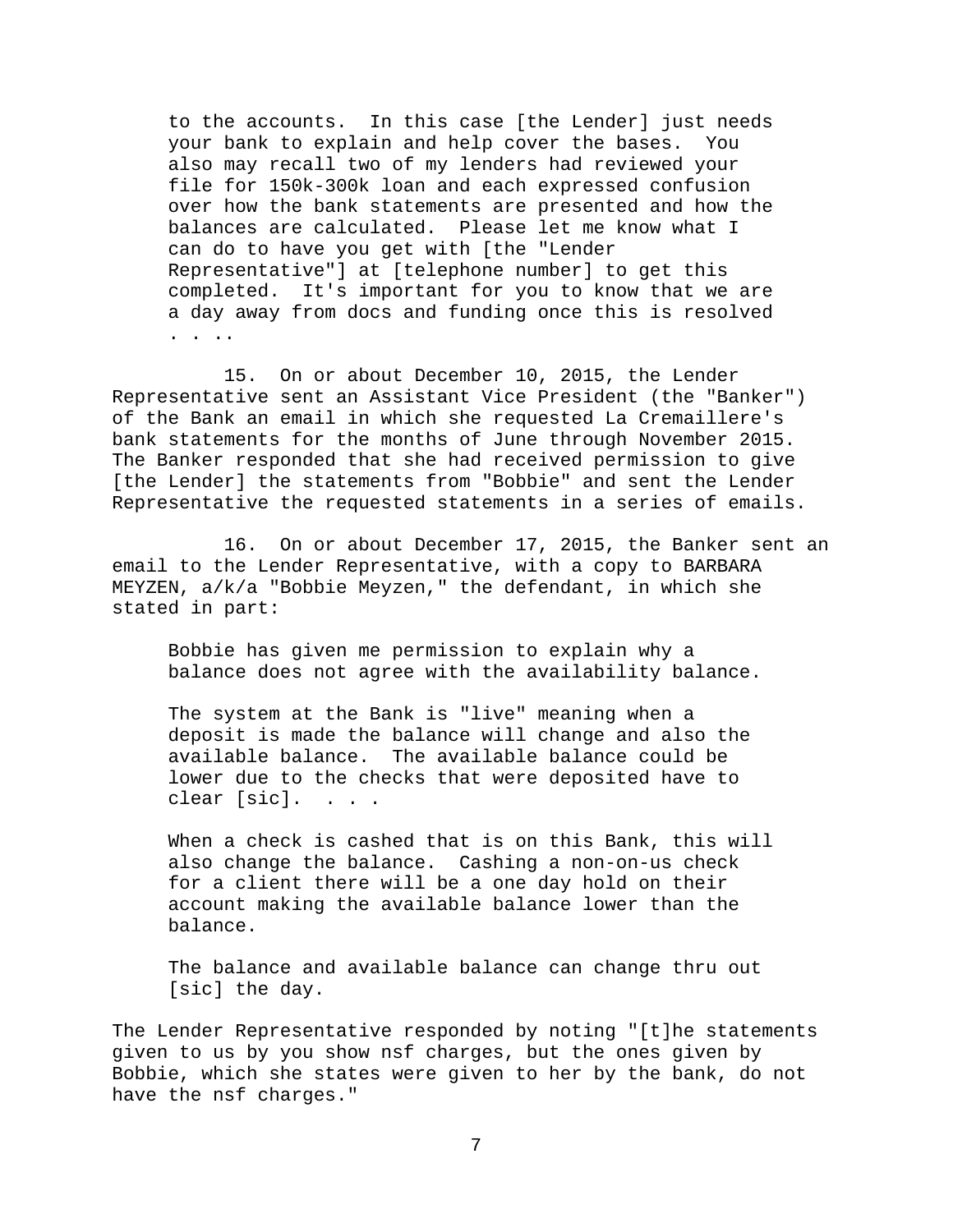17. On or about December 21, 2015, the Lender sent a letter addressed to La Cremaillere in which it said in substance and in part that the Restaurant's application for credit had been rejected "[b]ased on suspicion of fraud."

18. On or about December 22, 2015, the Lender Representative in New York received an email that purported to be from the Banker. The "From" line in the email contained the Banker's name, immediately followed by "<[Bank]@gmail.com>". The email contained a signature block containing the same text, font and warning about confidential material as the signature block in the December 17 email described above that the Banker sent to BARBARA MEYZEN, a/k/a "Bobbie Meyzen," the defendant. It also had the same subject line, "RE: Meyzen Family" as the December 17 email. This December 22 email stated in its entirety:

The statements did indeed come from our bank and we acknowledge there is an error in our system and that is why the statements do not match.

Hope this is helpful.

I know from my training and experience that emails sent by Gmail involve wire communications outside of New York State.

19. The Banker has told me she did not send the email described above. According to the Banker, while account statements provided by the Bank in hard copy have a different format and appearance than the Bank's account bank statements available online, both kinds of account statements contain the same data.

20. My investigation, including my review of files of potential lenders, factors or financiers from which La Cremaillere has sought credit, has revealed that from in or about October 2015 to in or about March 2018, BARBARA MEYZEN, a/k/a "Bobbie Meyzen," the defendant, sent altered account statements for La Cremaillere's checking accounts at the Bank or at other banks to at least eight other potential lenders, factors or financiers in an effort to obtain credit. These account statements were altered to change negative balances to positive balances, to remove references to checks drawn on the account that were returned for insufficient funds, or to lower service fees that had been charged to the account. In many instances, MEYZEN used interstate wires to send the altered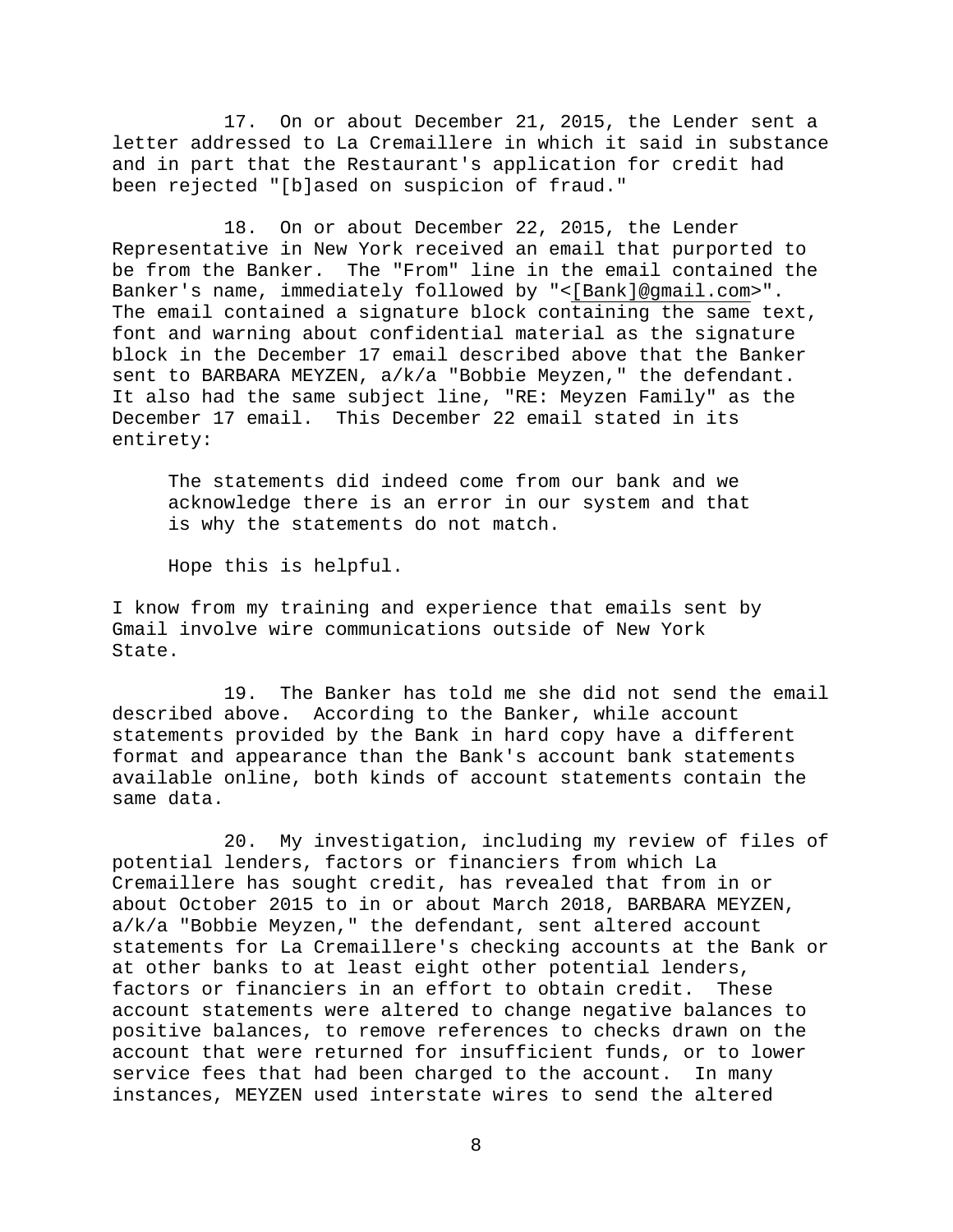account statements, other documents or communications relating to her applications for credit by facsimile or by email.

21. I interviewed BARBARA MEYZEN, a/k/a "Bobbie Meyzen," the defendant, in Banksville, New York on or about May<br>1, 2019. I advised her that making false statements to federal I advised her that making false statements to federal agents during the course of a federal investigation was a federal crime that could subject her to imprisonment. During the interview, MEYZEN said in substance and in part:

a. she did not know anything about submitting altered bank statements to lenders; and

b. she did not send a fake email to the Lender.

22. At the conclusion of my interview of BARBARA MEYZEN, a/k/a "Bobbie Meyzen," the defendant, I told MEYZEN that she could change any statement she made during the interview at that time without penalty. MEYZEN declined to make any changes to the statements she made during the interview.

#### Defrauding Second Mortgagee

23. From in or about April 2014 to the present, L&J Smith Investments, LP ("L&J Smith") held a second mortgage on the Banksville property owned by Meyzen Family Realty that secured a \$155,000 loan. BARBARA MEYZEN, a/k/a "Bobbie Meyzen," the defendant, signed the mortgage. The records of the Westchester County Clerk (the "Clerk") indicate that "Bobbie Meyzen" submitted via the Internet the mortgage for filing in the public property records maintained by the Clerk. The Clerk's records also show that a recorded copy of the mortgage was to be mailed to the defendant at Meyzen Family Realty. The submitter's telephone number in the Clerk's records is that of La Cremaillere. The submitter's email address in the Clerk's records incorporates La Cremaillere's name and is the email address I have seen MEYZEN use.

24. On or about November 19, 2015, BARBARA MEYZEN, a/k/a "Bobbie Meyzen," the defendant, filed with the Clerk a Satisfaction of Mortgage stating in substance that the \$155,000 loan had been paid and that L&J Smith's mortgage on the Meyzen Family Realty property should be discharged. The Satisfaction of Mortgage was purportedly signed by L&J Smith's managing<br>partner (the "Managing Partner") on behalf of L&J Smith. The partner (the "Managing Partner") on behalf of L&J Smith. Clerk's records show that the Satisfaction of Mortgage was submitted over the Internet to the Clerk by "Bobbie Meyzen" on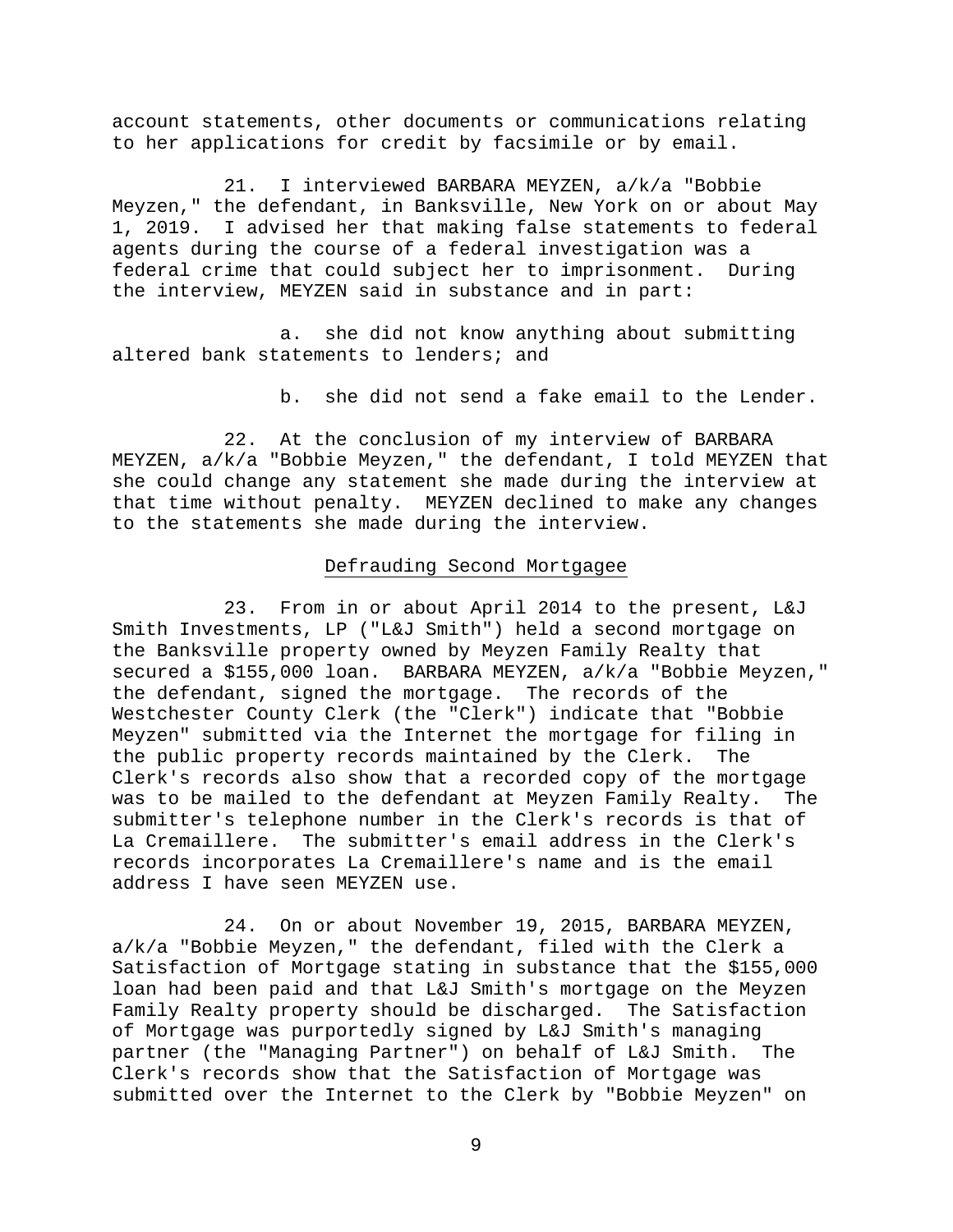behalf of La Cremaillere. Those records also show that a recorded copy of the Satisfaction of Mortgage was to be mailed to the defendant at Meyzen Family Realty at a Post Office box maintained by La Cremaillere. The submitter's telephone number in the Clerk's records is that of La Cremaillere and the submitter's email address is MEYZEN'S.

25. On or about the same date BARBARA MEYZEN, a/k/a "Bobbie Meyzen," the defendant, filed the Satisfaction of Mortgage with the Clerk, the defendant also submitted a check to the Clerk that was drawn on La Cremaillere's checking account at the Bank for the \$50.50 filing fee. The check is signed with MEYZEN's distinctive signature. I examined the records of La Cremaillere's checking account at the Bank and saw that this check was processed through the account.

26. The Clerk's records show that the Satisfaction of Mortgage was initially rejected for filing for formatting reasons but was later accepted and filed in October 2017 after it was revised. Thereafter, it appeared from the Clerk's public property records that the Meyzen Family Realty property had only one mortgage on it.

27. The Clerk's records show that a copy of the filed Satisfaction of Mortgage was sent by U.S. Mail to BARBARA MEYZEN, a/k/a "Bobbie Meyzen," the defendant, at La Cremaillere's Post Office box in Bedford, New York.

28. The Lender's files show that on or about November 19, 2015, BARBARA MEYZEN, a/k/a "Bobbie Meyzen," the defendant, sent a copy of the Satisfaction of Mortgage to the Lender. La Cremaillere had an application for credit pending with the Lender at that time. On or about December 2, 2015, MEYZEN sent the purported release again to the Lender, accompanied this time by a cover sheet suggesting that the release had been filed with the Westchester County Clerk.

29. On or about December 2, 2015, BARBARA MEYZEN, a/k/a "Bobbie Meyzen," the defendant, was interviewed by telephone by a representative of the Lender. I have listened to a recording of that conversation. MEYZEN offered no response when the representative acknowledged that MEYZEN had provided the Lender with the mortgage release.

30. My investigation has revealed that the Managing Partner's signature on the Satisfaction of Mortgage is a forgery. Documents filed in a lawsuit brought by L&J in 2018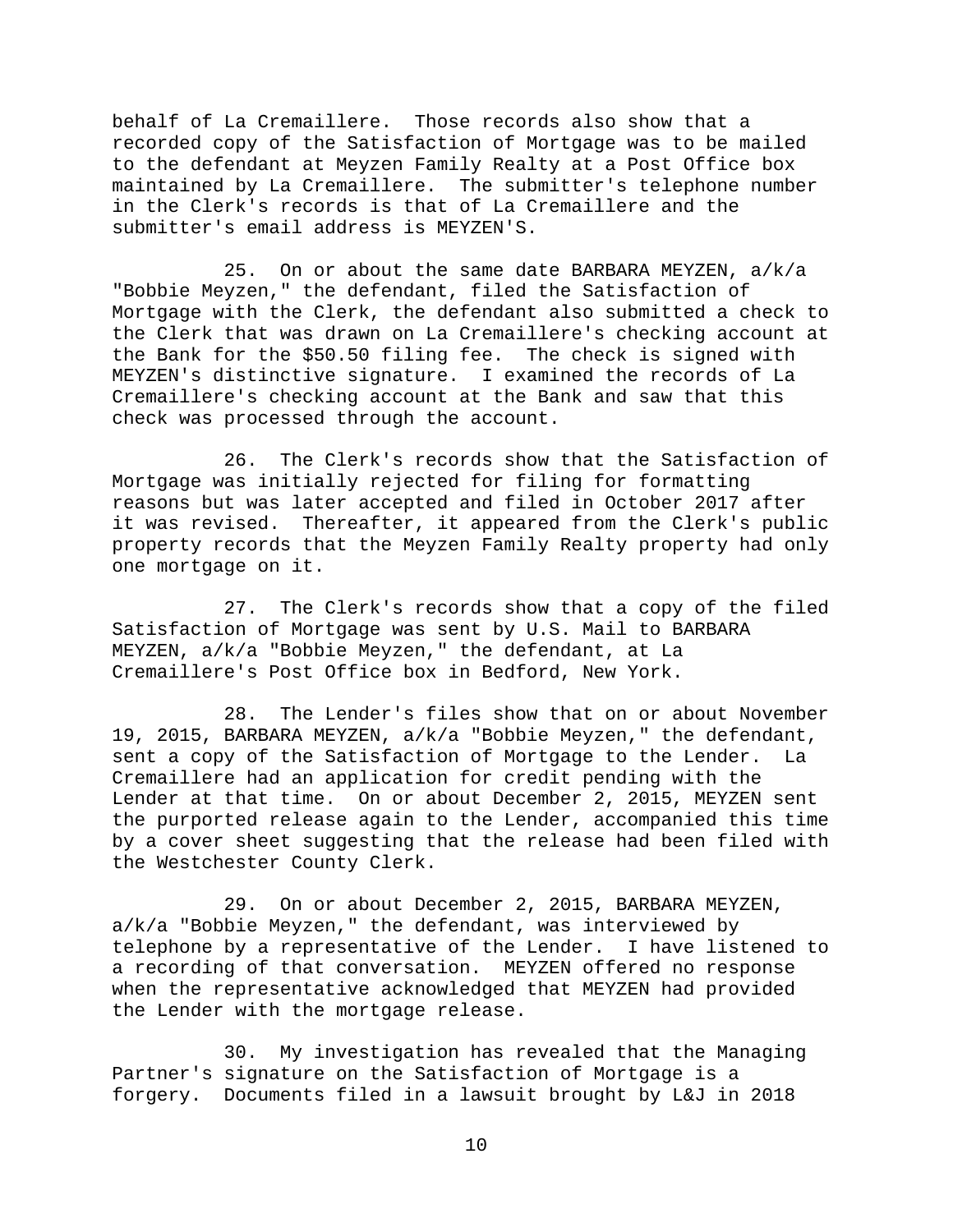against BARBARA MEYZEN, a/k/a "Bobbie Meyzen," the defendant and Meyzen Family Realty in the Supreme Court of Westchester County, which documents I have reviewed, identify the Managing Partner as MEYZEN'S relative by marriage. The court file contains an affidavit from the Managing Partner in which she alleges that she has never released the mortgage and that the underlying \$155,000 loan has not been repaid. The court file also contains an affidavit from the Texas notary that supposedly notarized the Managing Partner's signature in which she states that she did not notarize the Satisfaction of Mortgage. The notary stated further that the notary seal on the Satisfaction of Mortgage is not her seal and that the expiration date of her commission appearing on that document has never been the expiration date of her commission.

31. When I interviewed BARBARA MEYZEN, a/k/a "Bobbie Meyzen," the defendant, on or about May 1, 2019, she said in substance and in part that the L&J Smith mortgage is not satisfied and that:

a. She did not pay the fee to file the Satisfaction of Mortgage with the Clerk;

b. She did not file the Satisfaction of Mortgage with the Clerk; and

c. She believes that John Doe, a loan broker with whom she had worked in the past and whom she identified by name, filed the Satisfaction of Mortgage with the Clerk.

32. I have identified an account manager with a financier from which La Cremaillere obtained funding in or about September 2016 with a name substantially similar to John Doe's name.

### Unauthorized Use of Access Device

33. Jane Doe, a resident of Stamford, Connecticut, has told me that as of the summer of 2017, she was a regular customer at the La Cremaillere restaurant and was friends with BARBARA MEYZEN, a/k/a "Bobbie Meyzen," the defendant. Jane Doe has told me she had provided MEYZEN with her American Express card number so that La Cremaillere could charge her restaurant bills automatically to her account.

34. I have reviewed records relating to Jane Doe's American Express account. They show that on or about June 30,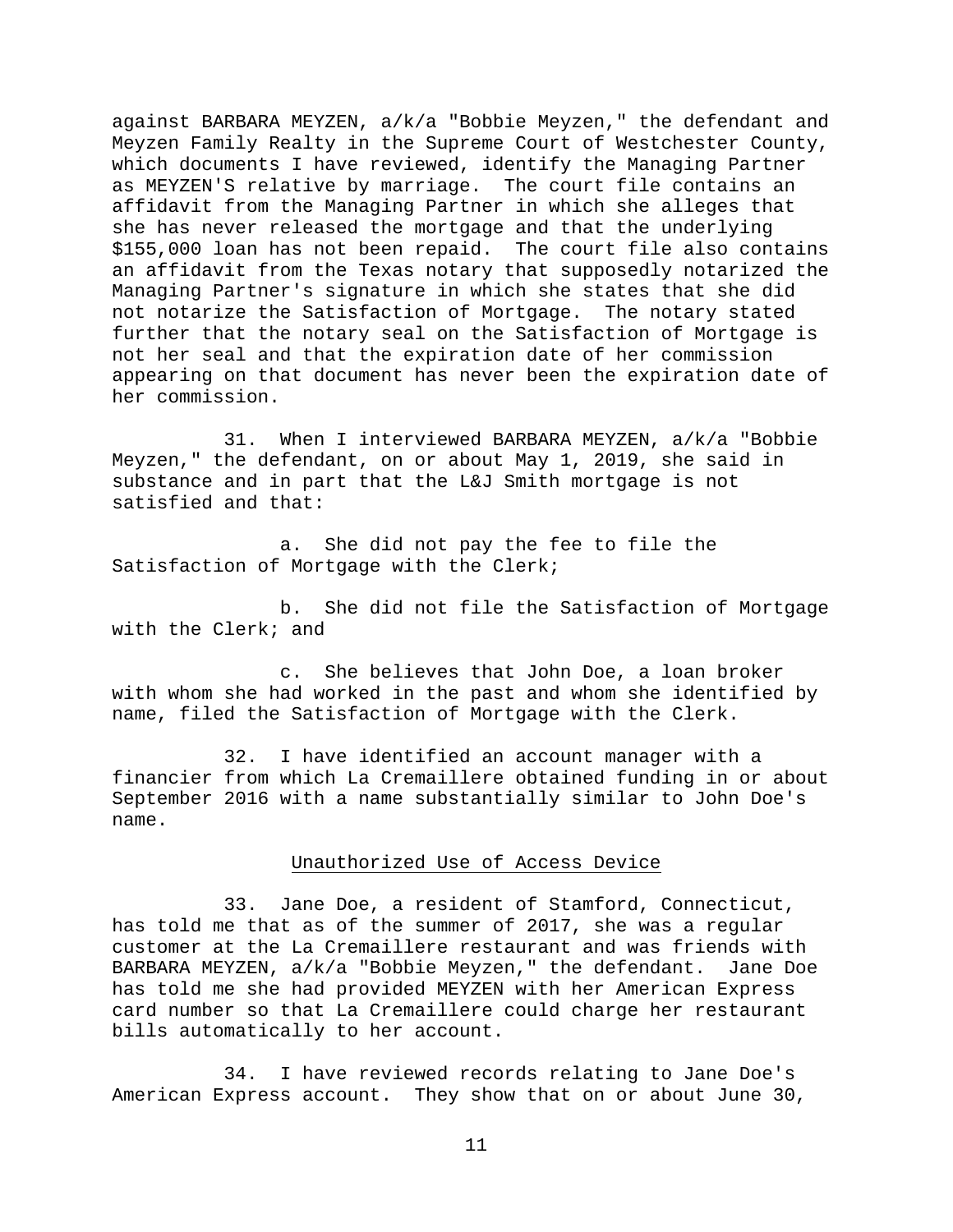2017, a food distributor in New Bedford, MA charged \$1,385.35 to Jane Doe's American Express card. Jane Doe's account statement noted that the charge was for "non-durable goods" for La Cremaillere. The corresponding invoice from the food distributor showed that the "non-durable goods" consisted primarily of fruits, vegetables and cheese that were delivered to the La Cremaillere Restaurant. This invoice, as well as other invoices relating to deliveries from the food distributor to La Cremaillere dating back to at least early May 2017, were marked "DO NOT DROP \*EVER\* WITHOUT PAYMENT" and "CASH ONLY NO DROP ALLOWED."

35. The New Bedford food distributor made approximately 17 additional charges to Jane Doe's charge card from in or about July 2017 through in or about October. For each charge, I have obtained a corresponding invoice from the food distributor. Each of those invoices shows that the purchased goods were delivered to La Cremaillere. The total amount charged to Jane Doe's charge card by the New Bedford food distributor exceeds \$23,000.

36. Jane Doe's American Express statements also show that, during the same time period, other food distributors and businesses made unauthorized charges to Jane Doe's account. Jane Doe has identified unauthorized charges to her charge card between July and October 2017 that, including the unauthorized charges from the New Bedford distributor, had a total amount of approximately \$80,000.

37. Jane Doe also said to me in substance and in part that she spoke with BARBARA MEYZEN, a/k/a "Bobbie Meyzen," the defendant, about the unauthorized charges. MEYZEN told Jane Doe that the charges were a mistake and that she would call American Express to resolve the problem. MEYZEN repeatedly told Jane Doe either that the matter was resolved or that American Express was still reviewing the matter as late as in or about April 2018.

38. In or about October and November 2017, BARBARA MEYZEN, a/k/a "Bobbie Meyzen," the defendant, gave Jane Doe checks drawn on La Cremaillere's checking account to cover approximately \$32,000 of the unauthorized charges. These checks were returned due to insufficient funds. Jane Doe provided me with copies of the returned checks and other bank documents showing that the checks had been returned for insufficient<br>funds. I have also examined the records for the checking I have also examined the records for the checking account from which these checks were drawn. That account did not have sufficient balances to cover any of the checks when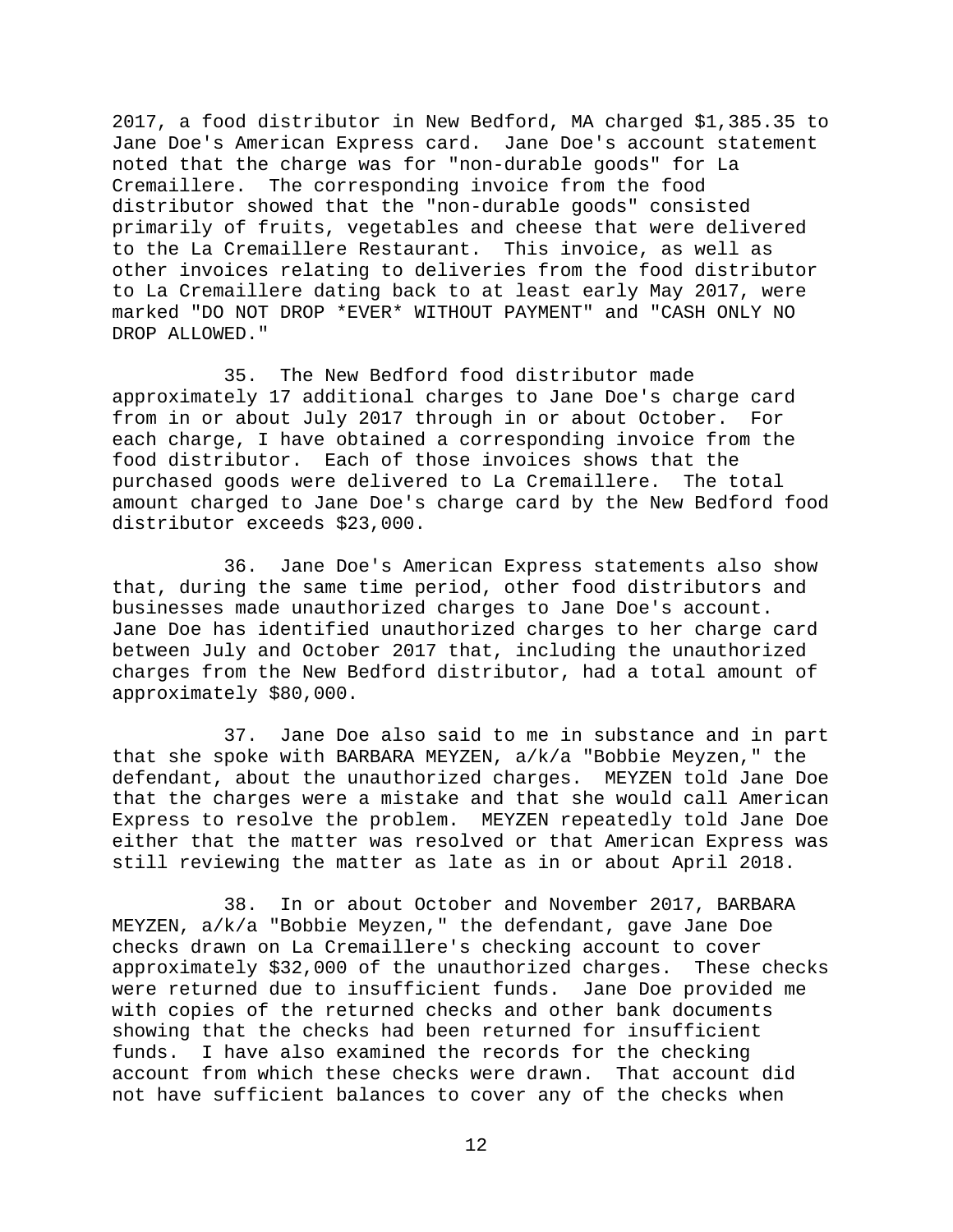they were drawn.

39. When I interviewed BARBARA MEYZEN, a/k/a "Bobbie Meyzen," the defendant, on or about May 1, 2019, she stated in substance and in part:

a) she did not know anything about charges made to Jane Doe's American Express account for restaurant supplies for La Cremaillere;

b) she did not have conversations with Jane Doe about charges to Jane Doe's American Express account;

c) she did not give Jane Doe checks, which bounced, to cover the charges; and

d) she would only charge Jane Doe's American Express card when Jane Doe was at the restaurant.

#### False Testimony to United States Trustee

40. On or about November 7, 2018, BARBARA MEYZEN, a/k/a "Bobbie Meyzen," the defendant, was deposed under oath in the federal courthouse in White Plains by an Assistant United States Trustee in connection with the Meyzen Family Realty bankruptcy. During her testimony, counsel for Meyzen Family Realty disclosed that there was no property insurance in effect on Meyzen Family Realty's real property. The Assistant United States Trustee responded in part:

This is obviously a big issue for my office and for creditors as well. If insurance isn't in place promptly, we'll likely move to dismiss your case.

MEYZEN responded "right," and said that she had spoken with her insurance broker that morning, intended to meet with him later that day and intended to get property insurance in place that day. The Assistant United States Trustee responded in part "It's a big issue, so I see that you understand that." MEYZEN responded "I do understand that."

41. The Bankruptcy Court held a hearing in the La Cremaillere bankruptcy on or about May 15, 2019. Prior to that hearing, an Assistant United States Trustee and counsel for Meyzen Family Realty's largest creditor asked counsel for Meyzen Family Realty and La Cremaillere whether either debtor had obtained insurance. On or about May 14, 2019, a paralegal from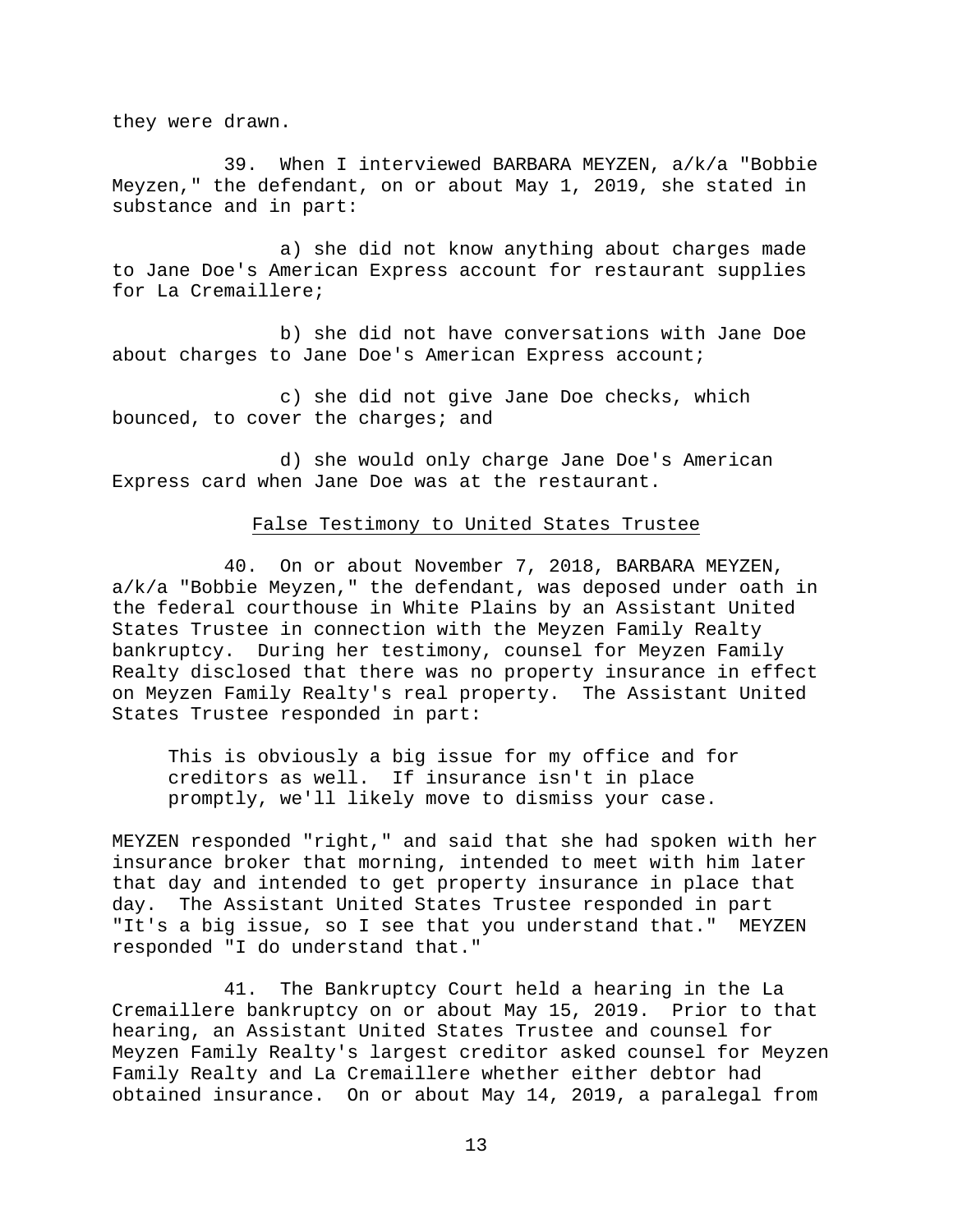Meyzen Family Realty's counsel' office sent an email to the United States Trustee's office in which she stated in substance and in part that "The Debtor is suppose [sic] to be supplying those . . . this morning before the conference." In a later email on or about that day, the paralegal told the United States Trustee's office with respect to its request for La Cremaillere's bank statements that "Shes [sic] going to try to print Feb- April when she gets here then I can forward to you." In that same email, the paralegal attached documents indicating that La Cremaillere and Meyzen Family Realty had property insurance and liability insurance in effect as of November 30, 2018.

42. On or about May 15, 2019, counsel for Meyzen Family Realty's largest creditor spoke with Meyzen Family Realty's and La Cremaillere's insurance broker and learned that both the liability insurance and the property insurance had been cancelled in or about February 2019 due to nonpayment.

43. On or about June 11, 2019, BARBARA MEYZEN, a/k/a "Bobbie Meyzen," the defendant, was deposed under oath by an Assistant United States Trustee in connection with the La Cremaillere bankruptcy. When asked about the cancellation of the insurance policies, MEYZEN testified that "I did not realize that the policy had been canceled" at the time she gave the U.S. Trustee the insurance documents on May 14. MEYZEN testified further that she did not receive any notice of the cancellation of the policies.

44. I have spoken with a representative for Meyzen Family Realty's and La Cremaillere's insurance broker, who told me in substance and in part that employees of the insurance broker had communicated several times with BARBARA MEYZEN, a/k/a "Bobbie Meyzen," the defendant, about the cancellation of the policies prior to their cancellation for nonpayment in or about February 2019.

### Concealment of Debtor's Financial Activities

45. On or about April 19, 2019, two days after La Cremaillere filed its bankruptcy petition, BARBARA MEYZEN, a/k/a "Bobbie Meyzen," the defendant, opened a bank account in her name at a bank in Ridgefield, Connecticut ("Bank #2"). examined documents from Bank #2 relating to this account. On or about April 23, 2019 and on April 25, 2019, this account received several credits from a merchant credit card processor in the name of La Cremaillere that totaled more than \$40,000.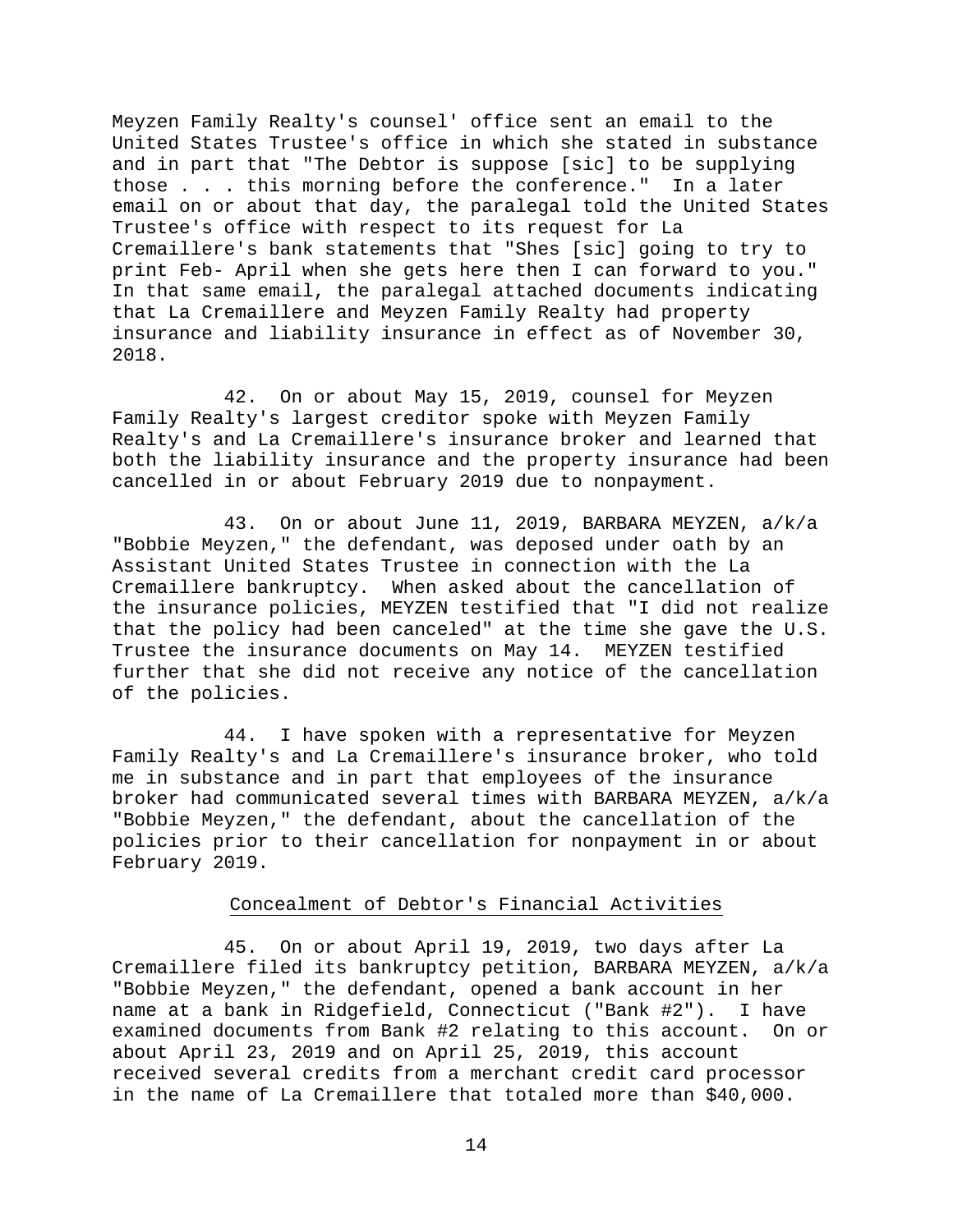MEYZEN used a portion of that money to make payments to a food distributor and to an in-home nursing service. The account was closed on or about May 1, 2019.

46. During her November 7, 2018 testimony, BARBARA MEYZEN, a/k/a "Bobbie Meyzen," the defendant, described Honey Bee Farm as a "small apiary" at her home that supplied honey to the restaurant at no expense. MEYZEN testified that Honey Bee Farm had no bank account or expenses.

47. I have examined documents showing that on or about May 7, 2019, BARBARA MEYZEN, a/k/a "Bobbie Meyzen," the defendant, and another individual opened a business checking account for Honey Bee Farm LLC at a bank in White Plains, New York. The account statements show numerous deposits from credit card processors in amounts ranging from a few hundred dollars to more than ten thousand dollars. Included among those deposits are two wire transfers of \$10,000 each on or about June 7 and June 24, 2019 respectively. I have spoken with a representative with the credit card processor who sent those two wire transfers. This representative told me in substance and in part that: a) the wire transfers related to La Cremaillere's restaurant; b) the two \$10,000 charges represented advances on La Cremaillere's future credit card revenue; and c) MEYZEN had told the processor that she had to change the name on the restaurant's account at the processor to Honey Bee Farm.

48. The account statements for the Honey Bee account also show numerous checks written by MEYZEN to, and numerous transfers to, food distributors, two wine wholesalers, a commercial trash service, a tableware and china company, and an employee of La Cremaillere, among others. The account employee of La Cremaillere, among others. statements also show a \$6,874.35 wire transfer to bankruptcy counsel for Meyzen Family Realty and La Cremaillere. The corresponding wire transfer request form for this wire transfer identifies the purpose of the transfer as "mortgage payment." I